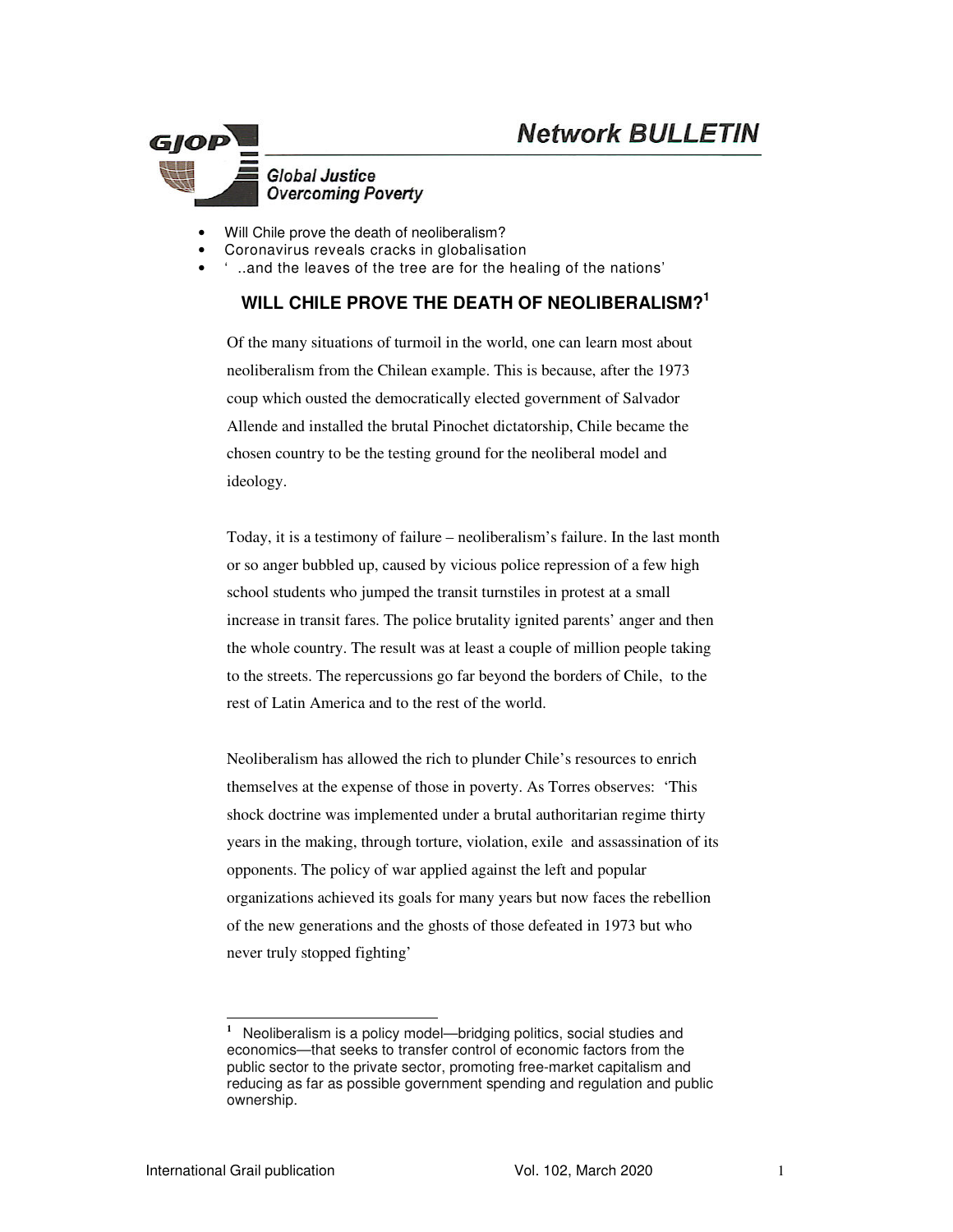The Chilean population has been suffering all these years under neoliberalism because the Chicago School of Economics, headed by Milton Friedman, decided to make Chile a laboratory for their theories.

Neoliberalism promotes the downsizing of the state and its withdrawal from economic activity in favour of privatization of almost everything. In Chile this meant union busting and stagnant wage levels; the removal of pension plans, free education, healthcare services, student loans, indigenous autonomy and children's rights and protections; the privatisation of water and sewage, conflicts in forestry policy, corporate tax evasion and exclusion of the role of the state in the economy. to name some of the problems. Sadly, Chile is one of Latin America's wealthiest countries but also one of the most unequal in the Organisation for Economic Cooperation and Development (OECD).

What is unique about the current revolt is that no group led the current protests against neoliberalism. The resistance was spontaneous and came from the masses. The main fight is about issues. Protesters are making 40 demands and paying a heavy price as thousands are detained, hundreds tortured and at least twenty killed. In short, the demonstrations are about rejecting the status quo. They reject decades of oppression due to neoliberal policies. As things got progressively worse, people became worried about the future and collective anger boiled over. For the protestors, enough is enough and everything needs to change. One of their most powerful slogans is: 'Neoliberalism started in Chile and it will die in Chile'.

The country's president, Sebastian Pinera, responded by enforcing a state of emergency with curfew and assigned the military to guard private property. Dissent in Chile since 1973 has been handled by an expanded police force using repression against large segments of the population. Nevertheless, Chileans are rethinking and reimagining their country. 'The state that neoliberal policies built is a culture of domination and an economic model aimed at extracting and taking possession of wealth', notes Torres. It is an assault on the concept of goods held in common in favour of the concentration of wealth among the few and the free movement of capital in Chile.

The Pinera government has been talking about constitutional change but to date there is little evidence of movement in that direction. Pinera promised a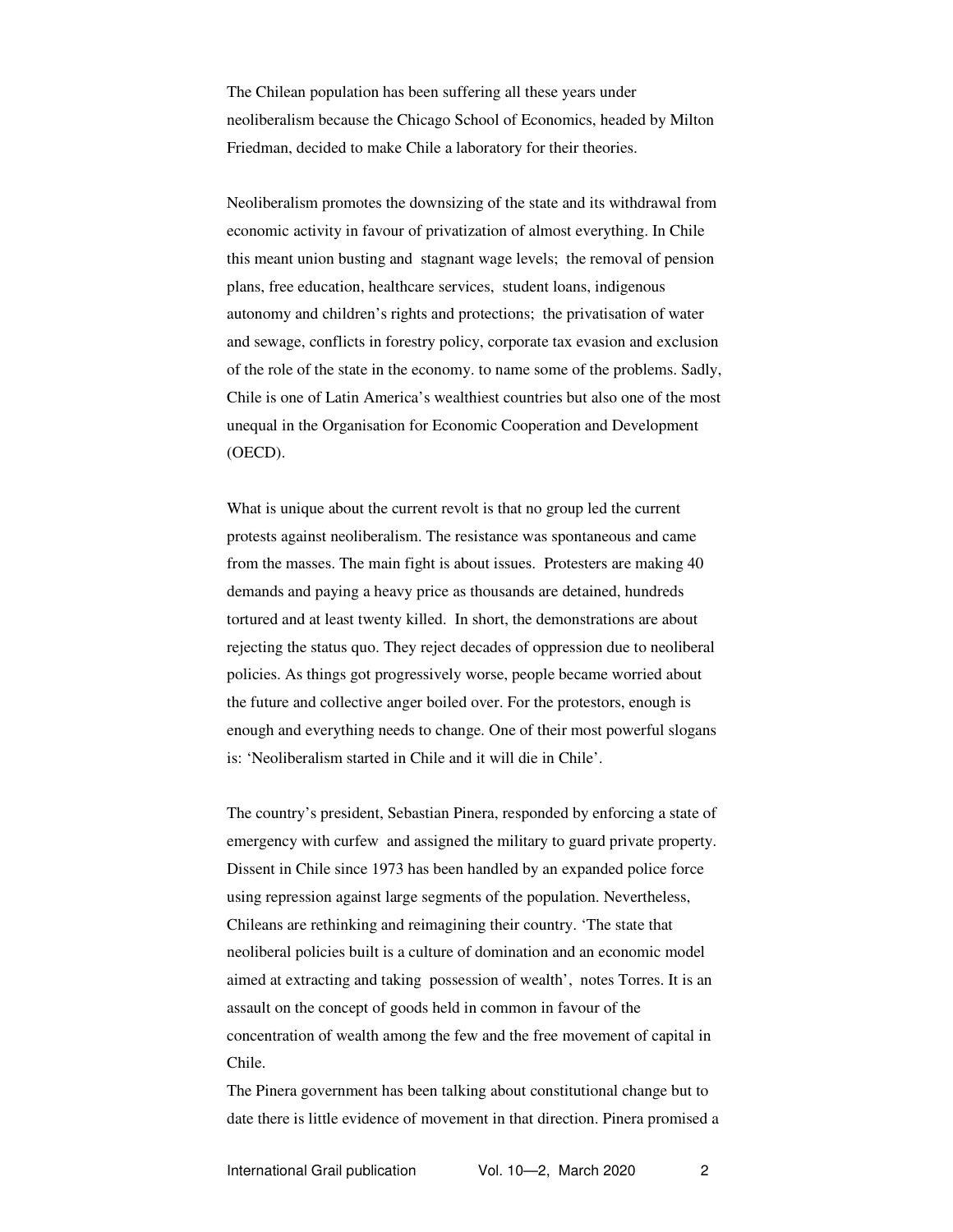plebiscite for April 2020 but has not responded to worker demands. According to Carlos Torres, he may try to ride out the tide of protest in the hope that things will subside.

*Source: Carlos Torres, two articles , November 2019, Summary by Mary Boyd. Torres is a former activist at the World Social Forum and researcher for the Centre for Social Justice, Toronto. After years of exile from the Pinochet regime in Chile, he has returned to research and write.* 

### **CORONAVIRUS REVEALS CRACKS IN GLOBALIZATION**

Marshall Auerback writing in *Other News*, states that the coronavirus has starkly exposed the dangers of offshoring<sup>2</sup> all production. Many countries now are experiencing a whole series of shortages that can only be relieved by bringing some production back home. The coronavirus will eventually pass, he writes, but the same cannot be said for the 'Panglossian<sup>3</sup> phenomenon known as globalization'. 'Stripped of the unrealistic, romantic notion of 'a global village', the ugly process we've experienced over the past 40 years has been one of governmental institutions being eclipsed by multinational corporations focussed on maximising profit for their shareholders.' It has resembled a looting process the looting of our social wealth and political meaning.

'In a globalized world the nation states of the past are supposed to become relics. To the extent that they are needed, good government is equated with small government. This philosophy's main claims now appear badly exposed, as the supply chains<sup>4</sup> wither and the very interconnectedness of our global economy is becoming a carrier of contagion. British writer David Goodhart states: 'We no longer need the help of rats or fleas to spread disease – we can do it ourselves, thanks to mass international travel and supply chains'. He points out that there were many warnings the Asian financial crisis; the vast swathes of rust belts in industrial heartlands created

-

 $2$  Offshoring is the practice of moving some of a company's processes or services to other countries in order, for example, to lower costs or avoid taxes

<sup>3</sup> 'Panglossian' means 'blindly and. inappropriately optimistic', like Pangloss, a character in Voltaire' s novel *Candide* (1749) whoseoptimism often seemed quite unjustified in the circumstances.

<sup>4</sup> A **supply chain** is the connected network of individuals, organizations, resources, activities and technologies involved in the manufacture and sale of a product or service.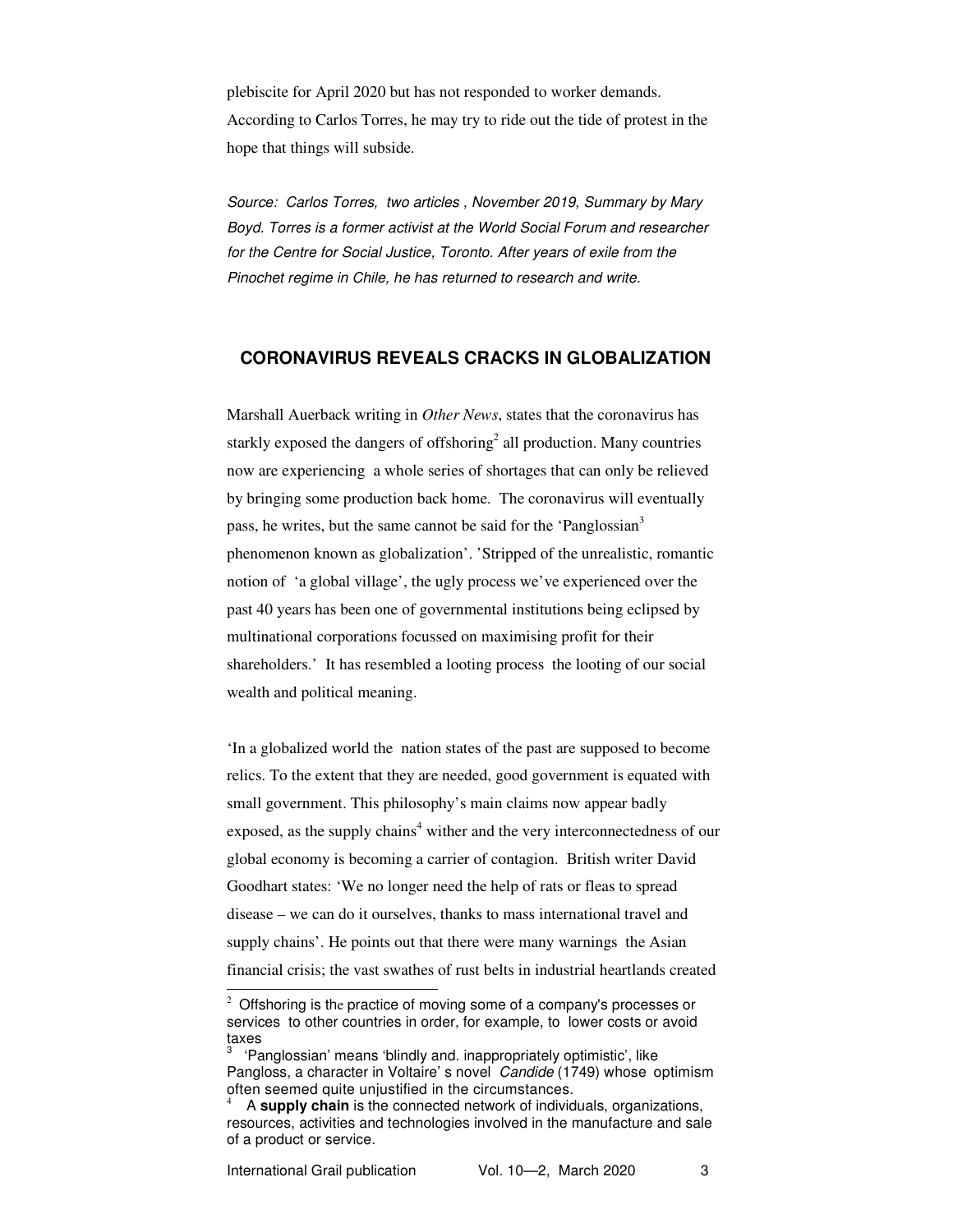by outsourcing manufacturing to a mighty exporting country like China; the rise in economic inequality; the decline of quality of life in industrialized societies and the 2008 global financial crisis.

Nobel Laureate Joseph Stiglitz described many of these pathologies in his book, *Globalization and its Discontents*, as did economist Barry Eichengreen, who lamented that 'the nation state has fundamentally lost control of its destiny and surrendered to autonomous global forces'. Both men noted that globalization has been steadily destroying a working social contract between national governments and their citizens that previously delivered rising prosperity for all. To those who argue that globalization's march cannot be reversed he suggests they should consider a parallel in the early  $20<sup>th</sup>$  century. Globalized economic activity and free trade were dominant before the onset of World War 1. Two world wars and the Great Depression (which led in the USA to high protectionist tariffs on 900 imports), reversed this trend. It was China's accession into the World Trade Organization (WTO) in2001 that ushered in a new high-water mark in globalized trade.

Auerback argues that 'nothing has blown apart the pretensions of this New World Order as dramatically as the coronavirus, a pandemic now assuming global importance, as international supply chains are severed, and global economic activity is brought to a screeching halt. We are increasingly seeing the hollow political content at the core of supranational entities, structured more to comfort merged investor groups than to strengthen public health systems'.

 It is his view that the coronavirus' most long-lasting impact may be on the European Union (EU), as it has dramatically exposed the shortcomings of the EU's institutional structures. Italy being a user of the euro (as opposed to being an issuer of the currency) risks exposing itself to potential national bankruptcy. It needs a precautionary bailout package of 500-700 billion euro (US\$572 - \$801 billion) to help reassure financial markets that its government and banks can meet their debt payment obligations as its economic and financial crisis becomes more fearsome. He insists that decades of Brussels-imposed austerity has meant that there are not enough hospital beds, materials and staff in Europe, let alone Italy. All western countries' economies, having largely succumbed to the logic of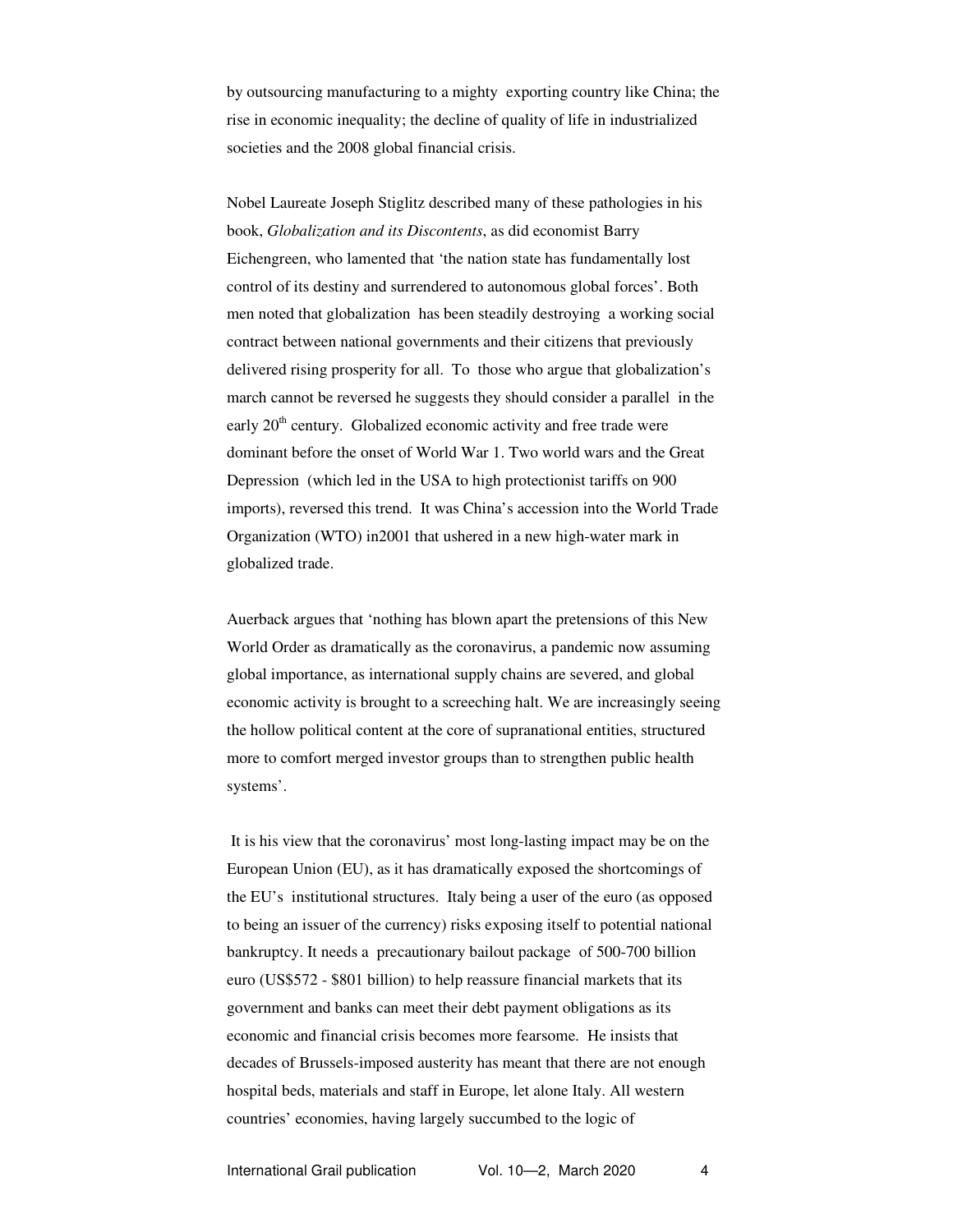globalization, are now vulnerable, as supply chains wither. China at the apex of many manufacturing supply chains, is presently in shutdown mode. Likewise South Korea and Italy. Worse, there seems to be an extraordinary lack of understanding by many multinational companies of the extent of their supply chain, ie, the full range of suppliers of the various components in their product.

'In the USA specifically, the mass emigration of manufacturing has not only diminished American manufacturing greatly but has also seriously eroded the domestic capabilities needed to turn inventions into high-end products.<sup>5</sup> The country has evolved from being a nation of industrialists to a nation of financial rentiers."<sup>6</sup>

And now this model of development has exposed the USA to significant risk during a time of national crisis as the coronavirus potentially represents.' One of the most problematic consequences is now evident in the pharmaceutical markets. Countries such as China or India are beginning to restrict core components of important generic drugs to deal with their own domestic health crises. The USA depends on China for 80% of the core components of their own generic medicines, which constitute 90% of the medicines Americans take. More and more of the manufacturing process pertaining to drugs themselves has been geographically globalized.

For now we should start by reducing our supply chain vulnerabilities. We need to build into our system what engineers call 'redundancy' – different ways of doing the same things – so as to mitigate undue reliance on foreign suppliers for strategically important industries, We need to mobilize national resources in a way a country does during wartime or during massive economic dislocation, such as the Great Depression. We need comprehensive government-led actions leading to the revival of a coherent national industrial policy.

Auerback concludes: 'To save the global economy, paradoxically, we need less of it. Not only does the private-public sector balance have to shift in favour of the latter but so too does the multinational domestic environment

-

 $5$  High-end products are the best quality or most expensive products of their kind.

 $6$  Rentiers are those whose money comes from investments and property rather than work.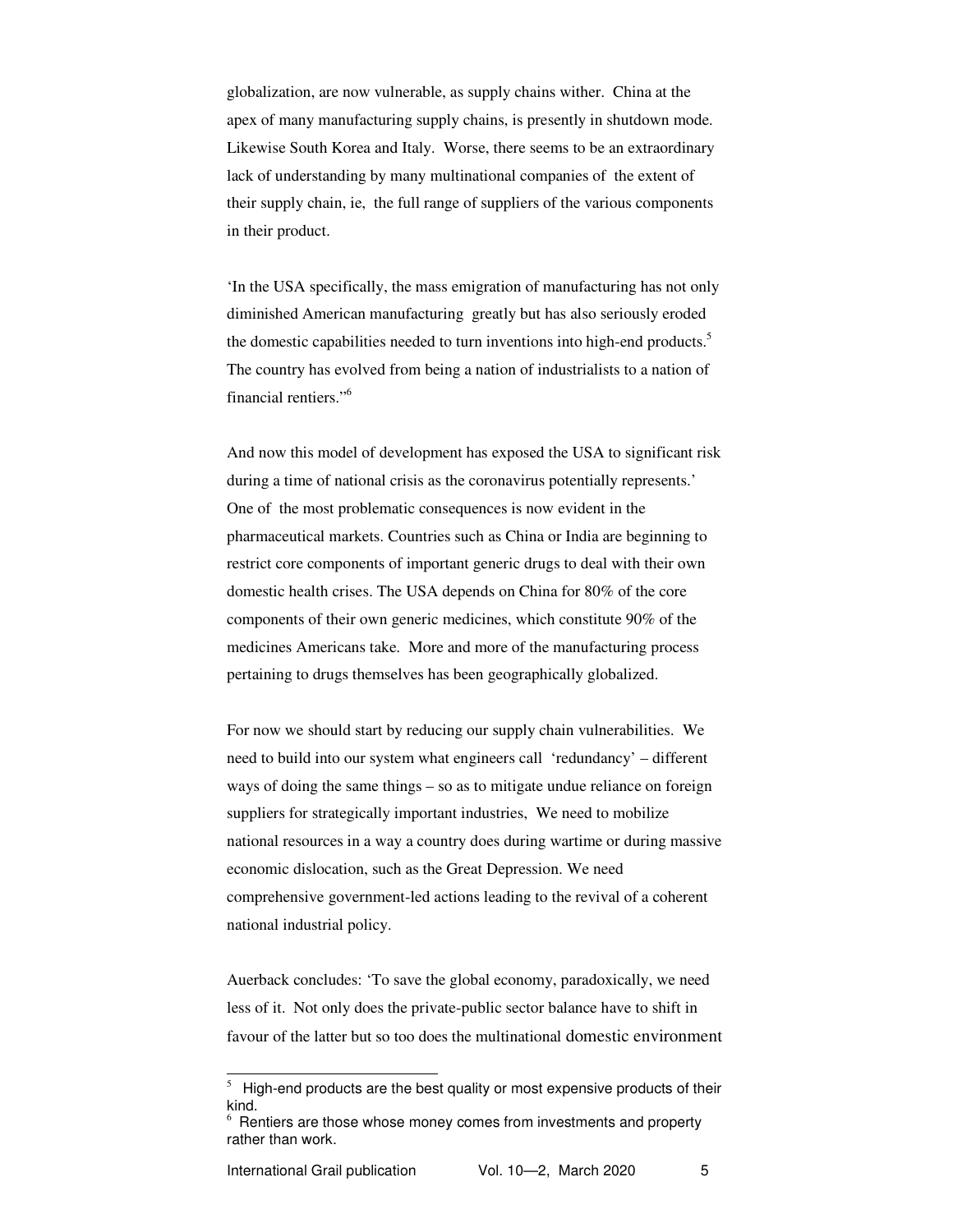for manufacturing. Otherwise, the coronavirus will simply represent yet another in a chain of catastrophes for global capitalism, rather than an opportunity to rethink our entire model of economic development.

*Source: ,Marshall Auerback, 'Other news, Voices Against the Tide'., Independent Media Institute, 3 March 2020.. Edited by Mary Boyd.* 

# **'...AND THE LEAVES OF THE TREE ARE FOR THE HEALING OF THE NATIONS'**

 **'**Then the angel showed me the river of the water of life, as clear as crystal, flowing from the throne of God and of the Lamb down the middle of the great street of the city. On each side of the river stood the tree of life, bearing twelve crops of fruit, yielding its fruit every month. And the leaves of the tree are for the healing of the nation.' (Revelation 22. 12 )

The *Age of Industrial Affluence* in which human material advancement has occurred through the destruction of natural ecosystems, is ending. We are well into the *Age of Ecocide* as the depletion of natural capital – water, soil, atmosphere, fish, wildlife – exceeds its capacity to regenerate.. At the same time, and as a direct result, human societies are distressed. Shocking levels of inequality exist : billions lack basic needs as a small minority live a life of grotesque opulence. Both extremes further squeeze the Earth. And, just as surely, entering this new era of natural scarcity leads to greater competition between individuals and between nations, and to spiralling conflicts.

As an atheist, I'm not one to quote Scripture. Yet I recently became aware of the Bible verse, 'The leaves of the tree are for the healing of the nations' and it deeply resonates with me. It contains an important secular truth that nations and their peoples are ultimately dependent upon the productivity and ecological health of their land, water, air, and seas. From trees and related natural ecosystems come the food,